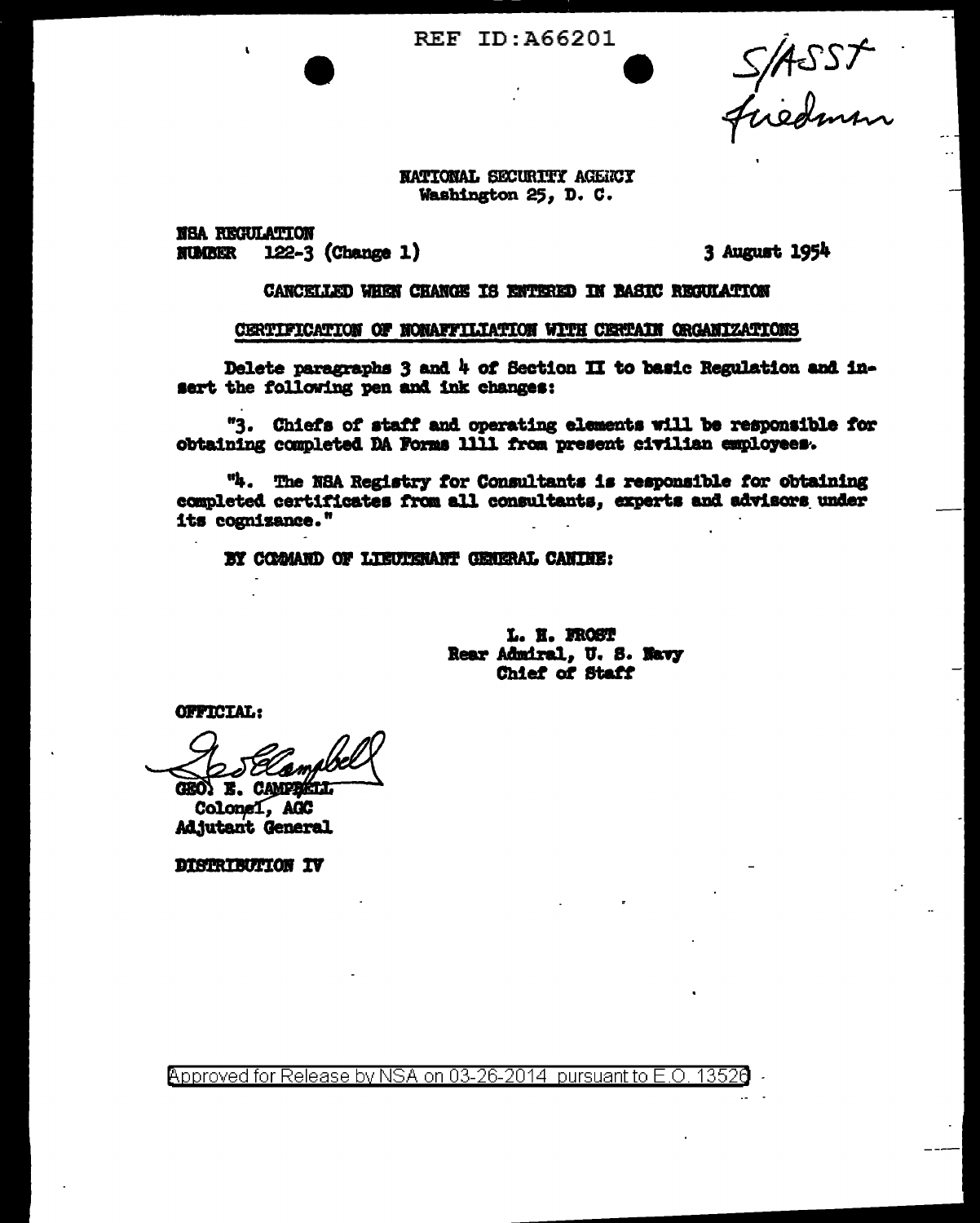REF ID: A66201-

MBA Regulation 122-3

S/ASST (Mr. Friedman)

 $30$  June  $54$ 

 $60493/can$ 

1. At the time NSA Regulation 122-3 ("Certification of Nonaffiliation with Certain Organizations") was submitted to this office for coordination, the Executive Secretary, MSASAB, was charged with the administrative procedures pertaining to all members of the MSASAB and its Panels.

2. It is anticipated that, in the immediate future, a new Regulation will be published, establishing the NEA Registry for Consultants (NEARC) within the Personnel Division. MSARC will be charged with conducting all official correspondence with all consultants, experts, and advisors (except those on non-personal services contracts) and with maintaining such records pertaining thereto as are necessary.

3. In the light of the foregoing, it is suggested that the Security Division, once MSARC is officially established, initiate a request for a change to NSA Regulation 122-3 so that paragraphs 3 and 4 of Section II will read:

"3. Chiefs of staff and operating elements will be responsible for obtaining completed DA Forms 1111 from present civilian employees.

"4. The NSA Registry for Consultants is responsible for obtaining completed certificates from all consultants, experts and advisors under its cognizance."

 $4.$  This will then be consistent with the responsibilities established by the anticipated regulation and will provide the Security Division with a single point of reference in this matter as far as all consultants, experts and advisors are concerned.

5. This recommended change has been discussed between Major Kramer (SEC) and Captain McDonald of this office.

> **WILLIAM F. FRIEDMAN** Special Assistant

**SEC**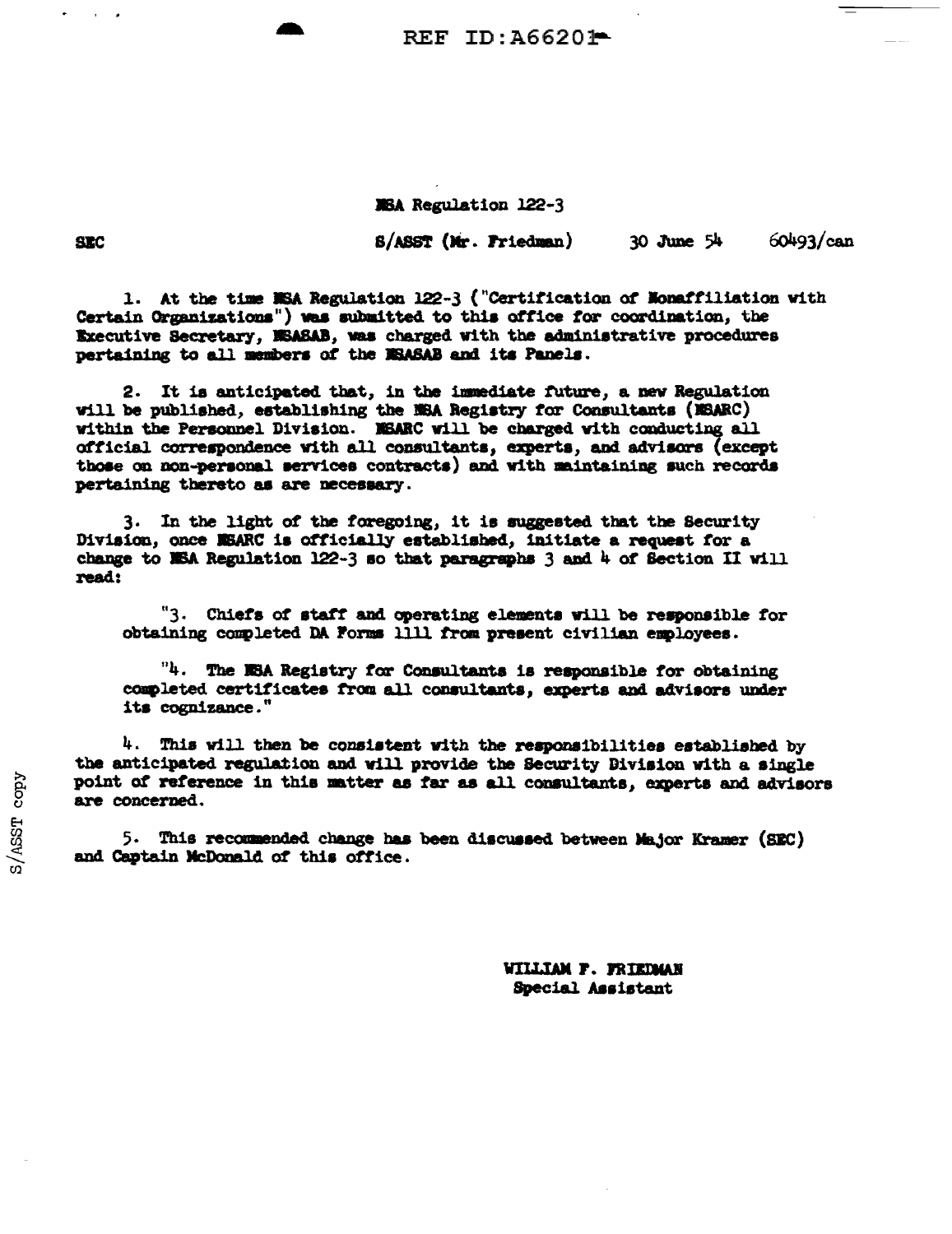**REF ID: A66204** 

NATIONAL SECURITY AGENCY Washington 25, D. C.

**NSA REGULATION NUMBER**  $122 - 3$ 

10 June 19

EFFECTIVE UNTIL 1 JULY 1955 UNLESS SOONER RESCIMPED OR SUPERSEDED

### CERTIFICATION OF NONAFFILIATION WITH CERTAIN ORGANIZATIONS

**SECTION** 

 $\mathbf I$ PURPOSE. **POLICY.**  $II$ PROCEDURE. III **SUPERVISION** IV

### SECTION I - PURPOSE

Executive Order 10450 provides that each department and agency head is responsible for establishing an effective program to insure that the employment or retention in employment of each civilian officer and employee is clearly consistent with the interests of national security. As a supplement to the investigative requirements prescribed in Executive Order 10450 and Department of Defense Directive Number 5210.7, dated 12 August 1953, all civilian employees, including consultants and experts, occupying sensitive positions, and all applicants for appointment to any position under the security cognizance of the Director, shall execute DA Form 1111, Certificate of Nonaffiliation with Certain Organizations.

# SECTION II - POLICY

1. All present civilian employees of the National Security Agency, and all persons accepted for employment with NSA, will be required to execute DA Form 1111, Certificate of Nonaffiliation with Certain Organizations.

The Chief, Personnel Division, is responsible for insuring 2. that all applicants for employment with NSA execute DA Form 1111 prior to entry upon duty.

3. Chiefs of staff and operating elements will be responsible for obtaining completed DA Forms 1111 from present civilian employees. and from consultants and experts under their cognizance.

N<sup>5A</sup> Registry for Consultants<br>4. The Excentive Beerstary, NSA Scientific Advisory Beard, is responsible for obtaining completed certificates from all consultants, who are members of the Scientific Advisory Board or its Panels. Experts, and advisors under its cognizance.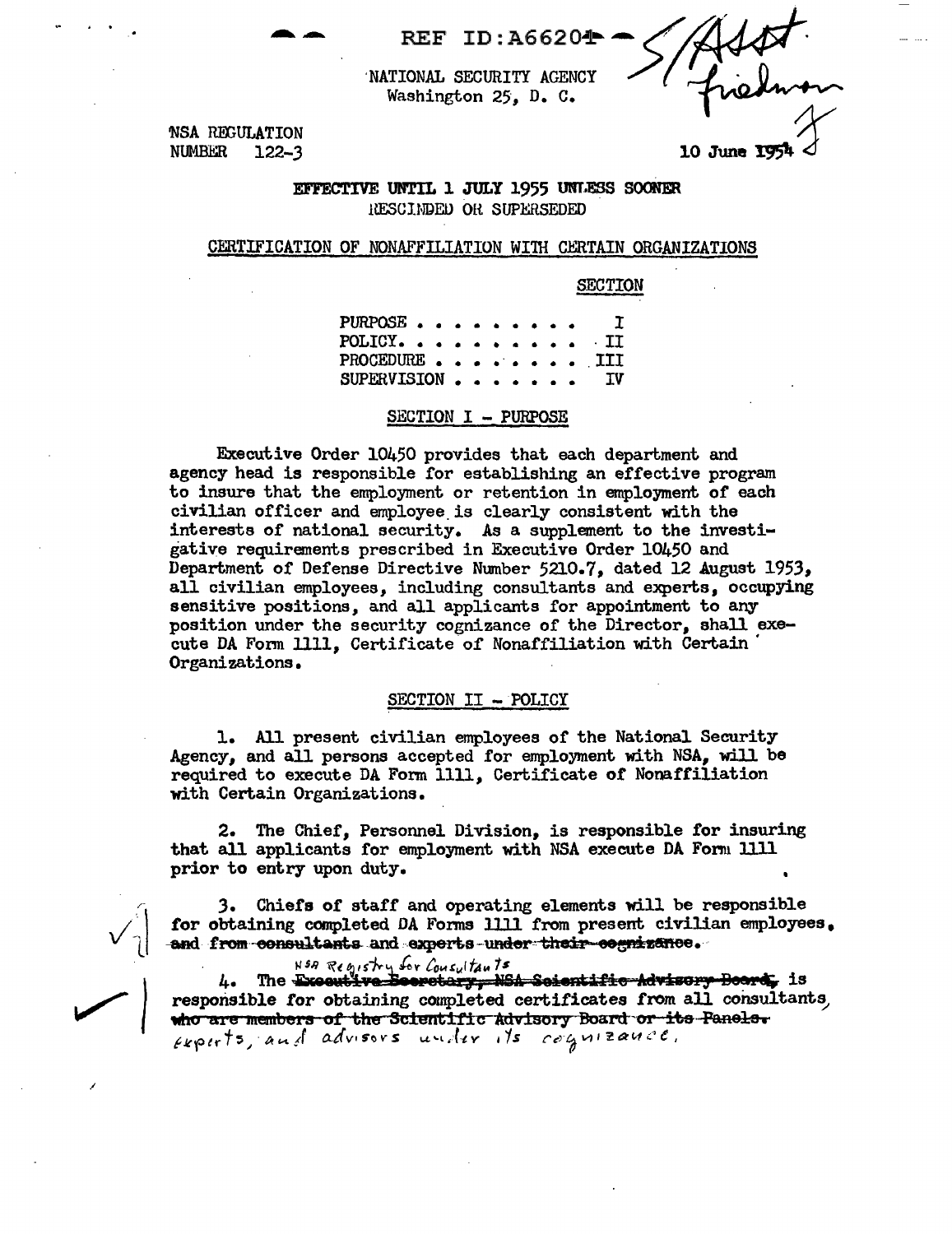#### NSA REGULATION NO. 122-3 10 June 1954

5. The Chief, Security Division, is responsible for screening and maintenance of completed DA Fonns llll., and for initiating required action when warranted.

#### SECTION III - PROCEDURE

## 1. Employees Hired on or After 1 May 1954.

a. On or after 1 May 1954 the Chief, Personnel Division, will require each applicant for a civilian position with NSA to execute DA Fonn llll at the time his application is accepted.

b. Completed forms will be forwarded by the Chief, Personnel Division, to the Chief, Security Division, together with the Statement of Personal History and other pertinent papers, and will be filed in the personnel security file of the individual concerned.

c. If the applicant refuses to execute DA Fonn llll or invokes his constitutional privilege against self-incrimination, his application for employment will not be further considered. If the applicant lists membership or association with any of the designated organizations, the Chief, Security Division, will initiate such investigation as is necessary to determine whether or not the applicant's employment is clearly consistent with the interests of national security as defined by Executive Order 10450.

d. The procedure outlined above applies to both local and field applicants.

2. New Employees Hired Before 1 May 1954. Applicants who have been approved for hire prior to 1 May 1954 will be required to execute DA Form 1lll during their personnel processing upon entry on duty. The Chier, Security Division, will initiate further investigation and action under Executive Order 10450 as required, for those individuals who refuse to execute the form, who claim constitutional privilege, or who indicate activity in any of the designated organizations.

3. Present Fmolozees.

a. The Chief, Security Division, will forward a supply of DA Forms 1111 to all Administrative Control Points, with a request to require execution of forms by all employees listed on the employment rolls of each organizational element on 30 April 1954.

b. Completed forms will be returned to the Chief, Security Division, within fourteen days of receipt of blank forms. Should any anployee refuse to execute the form, his name, together with the reasons given for refusal, should be reported immediately to the Chief, Security Division, for appropriate action. Forms will be filed in the personnel security file of the individual concerned.

 $-2 -$